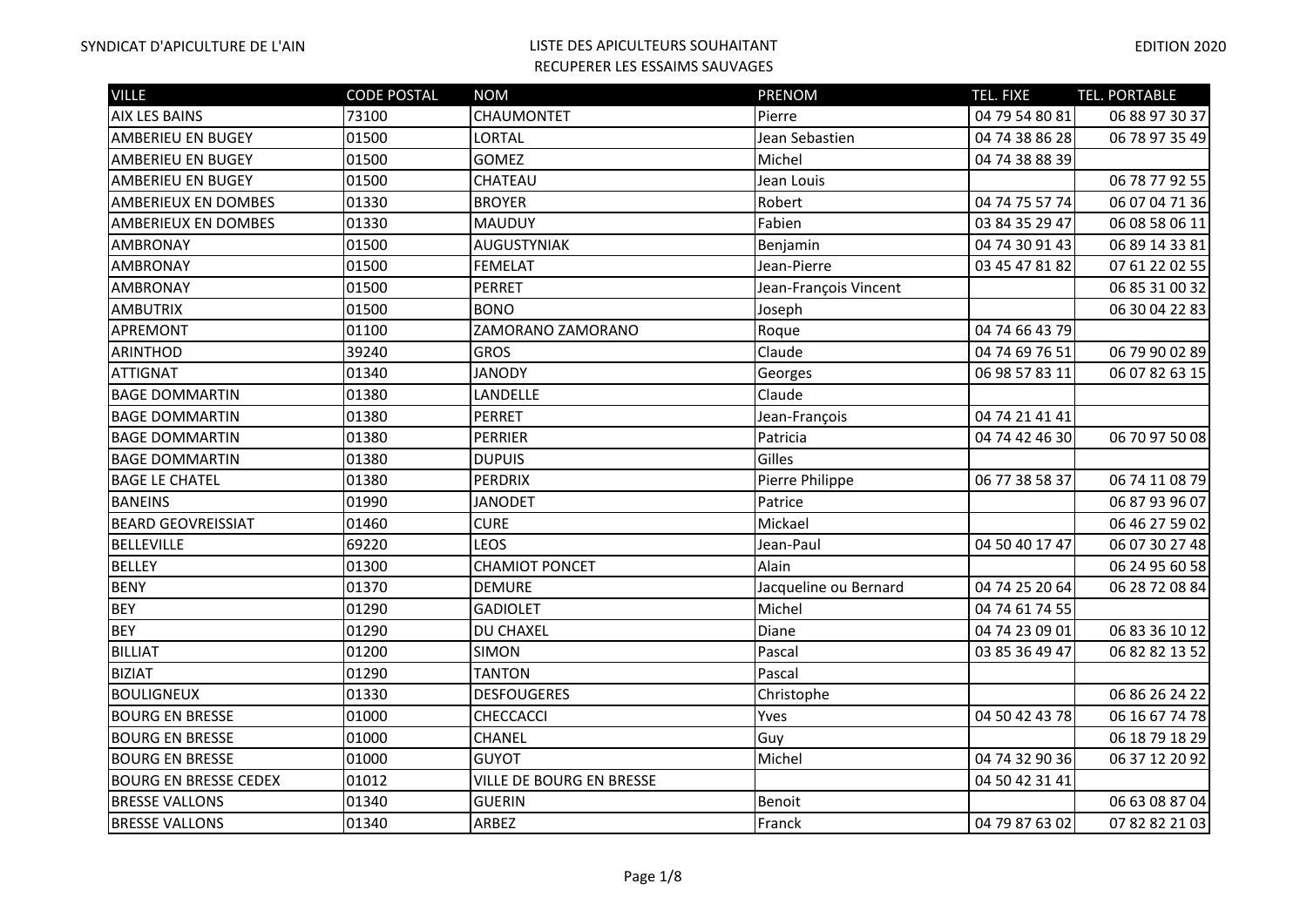| <b>VILLE</b>                    | <b>CODE POSTAL</b> | <b>NOM</b>              | <b>PRENOM</b> | TEL. FIXE      | <b>TEL. PORTABLE</b> |
|---------------------------------|--------------------|-------------------------|---------------|----------------|----------------------|
| <b>BRESSE VALLONS</b>           | 01340              | <b>MOTTET</b>           | Alain         | 04 74 25 65 75 |                      |
| <b>BUELLAS</b>                  | 01310              | <b>CHAMPALLE</b>        | Christiane    |                | 06 03 68 36 13       |
| <b>BUELLAS</b>                  | 01310              | <b>BREVET</b>           | Sébastien     | 09 67 03 59 45 | 06 24 18 30 37       |
| <b>CEIGNES</b>                  | 01430              | <b>CHABAUD</b>          | Alain         |                | 06 12 49 04 98       |
| <b>CEIGNES</b>                  | 01430              | <b>PICCARD</b>          | Michel        |                | 06 08 55 36 28       |
| <b>CERDON</b>                   | 01450              | <b>MICAL</b>            | Henri Louis   | 03 84 42 47 63 |                      |
| <b>CESSY</b>                    | 01170              | DE SCHOUTHEETE          | Benoit        |                | 4179/599 14 41       |
| <b>CESSY</b>                    | 01170              | <b>LEDUCQ</b>           | Bruno         |                | 07 82 54 88 01       |
| <b>CHALAMONT</b>                | 01320              | <b>LEROY</b>            | Alexis        | 03 85 30 12 47 | 06 30 76 45 45       |
| <b>CHALAMONT</b>                | 01320              | <b>GILBERT</b>          | Christian     | 04 27 53 20 03 | 06 17 12 78 85       |
| <b>CHALAMONT</b>                | 01320              | <b>BOBICHON</b>         | Bruno         | 04 74 51 06 75 | 06 62 21 22 94       |
| <b>CHALLEX</b>                  | 01630              | <b>HERVE</b>            | PHILIPPE      | 04 74 51 30 02 | 06 78 26 34 63       |
| <b>CHALLEX</b>                  | 01630              | <b>ALRAN</b>            | Patrick       |                | 06 09 16 57 72       |
| <b>CHAMPDOR CORCELLES</b>       | 01110              | <b>JACQUIOD</b>         | Nicolas       | 04 26 63 53 32 | 06 20 61 25 81       |
| CHAMPFROMIER                    | 01410              | <b>BROUTIN</b>          | Marc          | 04 74 30 82 07 | 06 08 37 44 10       |
| <b>CHANOZ CHATENAY</b>          | 01400              | <b>PLANCHE</b>          | Lucien        |                | 06 30 72 09 06       |
| <b>CHANOZ CHATENAY</b>          | 01400              | PONCEBLANC              | Jean-Philippe | 09 52 99 30 54 | 06 98 77 03 32       |
| <b>CHANOZ CHATENAY</b>          | 01400              | <b>LHOSTE</b>           | Ludovic       |                | 06 81 72 38 23       |
| <b>CHARNOZ SUR AIN</b>          | 01800              | <b>DOUDIES</b>          | Jean-Yves     | 04 74 73 42 53 | 06 64 00 72 05       |
| <b>CHARNOZ SUR AIN</b>          | 01800              | <b>BELARDE</b>          | Cédric        | 04 74 32 06 70 | 06 15 25 38 58       |
| <b>CHATEAU GAILLARD</b>         | 01500              | <b>EYMARD DUVERNAY</b>  | Pierre        | 04 74 23 20 32 | 06 42 22 01 11       |
| <b>CHATEAU GAILLARD</b>         | 01500              | <b>MERLIN</b>           | Philippe      | 04 74 35 24 50 |                      |
| <b>CHATENAY</b>                 | 01320              | <b>GRAND</b>            | Albert        | 04 74 35 38 06 | 06 08 01 31 87       |
| <b>CHATILLON SUR CHALARONNE</b> | 01400              | <b>GINDRE</b>           | Pierre        | 04 74 25 73 51 | 06 72 60 99 30       |
| <b>CHATILLON SUR CHALARONNE</b> | 01400              | <b>ROBIN</b>            | Jean-Marc     |                | 06 30 18 49 79       |
| <b>CHAVANNES SUR REYSSOUZE</b>  | 01190              | <b>DE FAULTRIER</b>     | Michel        |                |                      |
| <b>CHAVANNES SUR REYSSOUZE</b>  | 01190              | MINELLI                 | Jean-Michel   | 04 74 25 83 23 | 07 88 18 25 44       |
| <b>CHEVROUX</b>                 | 01190              | <b>HENNIQUE ALLOUIN</b> | Evelyne       | 03 85 31 08 30 | 06 45 29 75 12       |
| <b>CHEVRY</b>                   | 01170              | <b>CLEMENT</b>          | Benoit        | 04 69 19 61 12 | 06 51 26 00 22       |
| <b>CHEVRY</b>                   | 01170              | <b>MALFROY</b>          | Thierry       | 04 50 41 10 79 | 06 86 81 54 40       |
| <b>COLLONGES</b>                | 01550              | <b>DELPREE</b>          | Jean-Pierre   |                |                      |
| <b>CONFORT</b>                  | 01200              | <b>BLANC</b>            | Elisabeth     |                | 06 87 05 02 75       |
| <b>CONFRANCON</b>               | 01310              | <b>ROLLET</b>           | Nicolas       | 04 74 37 36 14 |                      |
| <b>CORMORANCHE SUR SAONE</b>    | 01290              | <b>DUPASQUIER</b>       | Xavier        |                | 06 78 21 25 31       |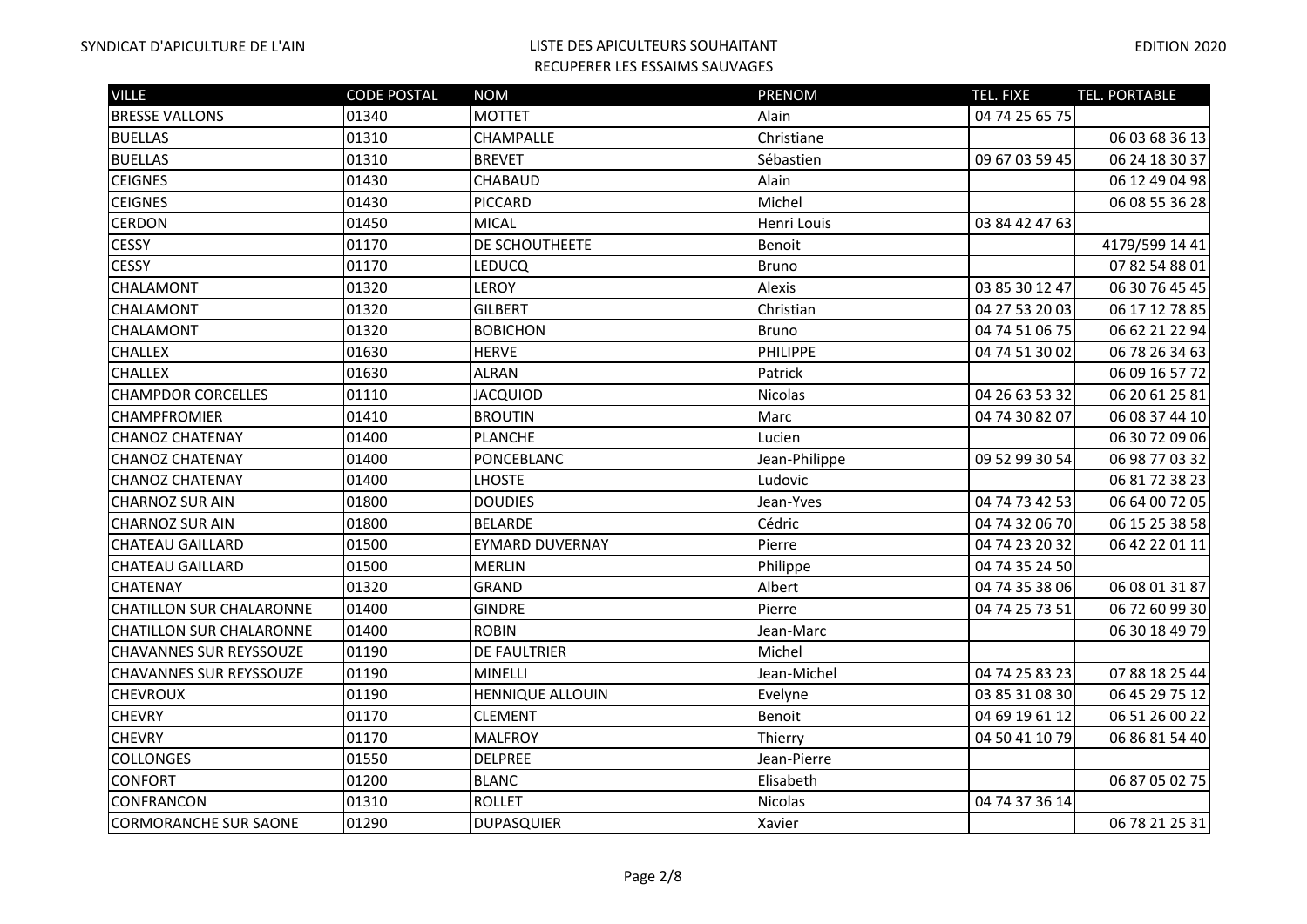| <b>VILLE</b>                 | <b>CODE POSTAL</b> | <b>NOM</b>           | PRENOM                   | <b>TEL. FIXE</b> | TEL. PORTABLE  |
|------------------------------|--------------------|----------------------|--------------------------|------------------|----------------|
| <b>CORMORANCHE SUR SAONE</b> | 01290              | <b>RETY</b>          | Yves                     | 04 28 45 50 02   | 06 78 72 99 66 |
| <b>CORMOZ</b>                | 01560              | <b>MOREL</b>         | Roland                   |                  | 06 32 94 36 66 |
| <b>CORMOZ</b>                | 01560              | PUVILLAND            | Claudette                |                  |                |
| <b>CORVEISSIAT</b>           | 01250              | <b>DURET</b>         | Joseph                   | 03 85 36 31 15   | 06 42 16 24 90 |
| <b>COURMANGOUX</b>           | 01370              | <b>CHOSSAT</b>       | Maxime                   | 04 74 30 47 23   | 06 80 71 78 41 |
| <b>CRANS</b>                 | 01320              | <b>ROSTAING</b>      | Bernard                  | 04 74 25 74 78   | 06 83 03 63 98 |
| <b>CRECHES SUR SAONE</b>     | 71680              | PEYZARET             | Laurent                  | 04 74 51 11 99   | 09 33 90 29 74 |
| <b>CRETS EN BELLEDONNE</b>   | 38830              | <b>VELON</b>         | Dominique                | 04 74 69 76 53   | 06 70 28 09 76 |
| <b>CROTTET</b>               | 01290              | <b>REVEL</b>         | Joseph                   |                  | 06 76 26 93 72 |
| <b>CROZET</b>                | 01170              | <b>DONZE</b>         | Georges                  |                  | 06 95 16 55 59 |
| <b>CROZET</b>                | 01170              | LACHAUX              | <b>Marcel Charles</b>    | 04 50 20 62 30   | 06 27 51 48 97 |
| <b>CROZET</b>                | 01170              | <b>XUOL</b>          | Jean-Noël                |                  |                |
| <b>DAGNEUX</b>               | 01120              | <b>TEYSSOT</b>       | Sebastien                | 04 28 45 22 91   | 06 73 00 58 77 |
| DIVONNE LES BAINS            | 01210              | <b>STRUNA</b>        | Cyril                    |                  | 06 84 52 47 89 |
| <b>DIVONNE LES BAINS</b>     | 01220              | <b>MULLER</b>        | Laurent                  |                  | 06 66 84 88 26 |
| <b>DOMPIERRE SUR VEYLE</b>   | 01240              | LAURENT              | Eric                     | 04 74 30 30 39   | 06 98 06 71 41 |
| <b>DOMPIERRE SUR VEYLE</b>   | 01240              | <b>BERTHILLOT</b>    | Armand                   | 04 79 54 58 80   | 06 33 55 91 24 |
| <b>DOMPIERRE SUR VEYLE</b>   | 01240              | COTTON               | Pierre                   |                  | 06 71 52 99 10 |
| <b>DRUILLAT</b>              | 01160              | <b>GAILLARD</b>      | Céline                   | 04 50 41 28 57   | 06 38 67 16 62 |
| <b>EPINOUZE</b>              | 26210              | <b>CRETIN</b>        | Hervé                    | 04 74 04 00 46   | 06 88 06 05 86 |
| <b>FARGES</b>                | 01550              | <b>NATHAN</b>        | Michael                  |                  | 06 09 33 55 87 |
| <b>FAVERGES SEYTHENEX</b>    | 74210              | <b>ALRAN</b>         | Thierry                  | 04 79 87 79 54   | 06 15 88 05 36 |
| <b>FERNEY VOLTAIRE</b>       | 01210              | LETERTRE             | François                 | 04 50 56 55 07   | 06 95 03 20 78 |
| FERNEY-VOLTAIRE              | 01210              | <b>VELLUT</b>        | Pierre                   | 04 50 48 37 97   | 06 85 26 64 64 |
| <b>FOUNEX</b>                | 1297               | <b>KLEIN BARBIER</b> | Elisa                    | 04 50 41 79 44   | 4175/518 58 40 |
| <b>GEX</b>                   | 01170              | <b>SICARD</b>        | Claude-Henri             | 04 74 30 66 58   |                |
| <b>GEX</b>                   | 01170              | <b>PONCET</b>        | Jean-Marc Romain Antoine | 09 51 03 38 12   | 07 85 45 69 41 |
| <b>GEX</b>                   | 01170              | <b>GLORIOD</b>       | François                 |                  | 06 60 94 02 32 |
| <b>GEX</b>                   | 01170              | LOUP                 | Jean-Claude              |                  | 07 69 52 44 40 |
| <b>GEX</b>                   | 01170              | <b>PICARD</b>        | Erik                     | 03 84 41 19 81   | 06 21 95 68 80 |
| <b>GRIEGES</b>               | 01290              | GOYON                | René                     | 03 85 31 58 86   | 06 02 29 76 08 |
| <b>HAUT VALROMEY</b>         | 01260              | <b>BALLET</b>        | Claude                   | 04 79 87 65 76   |                |
| <b>HAUT VALROMEY</b>         | 01260              | PICHARD              | Jacques                  | 04 79 81 49 92   | 06 71 59 62 72 |
| <b>HAUT VALROMEY</b>         | 01260              | PLISSONNIER          | Daniel                   | 04 79 87 63 02   | 06 08 35 44 71 |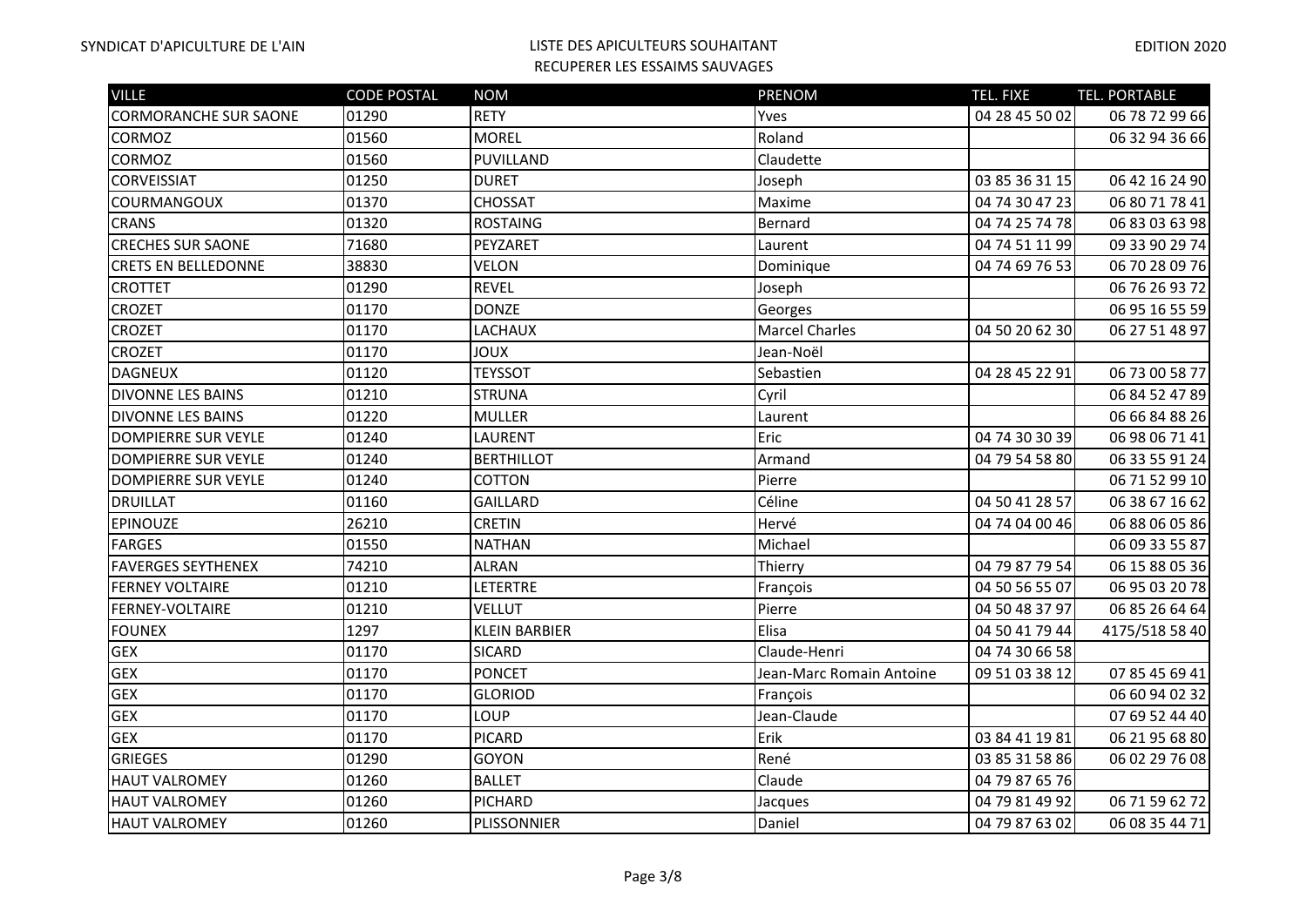| <b>VILLE</b>             | <b>CODE POSTAL</b> | <b>NOM</b>            | PRENOM                | TEL. FIXE      | <b>TEL. PORTABLE</b> |
|--------------------------|--------------------|-----------------------|-----------------------|----------------|----------------------|
| ILLIAT                   | 01140              | <b>BERTHELON</b>      | Benoit                | 06 74 76 38 90 |                      |
| <b>INJOUX GENISSIAT</b>  | 01200              | <b>POUPHILE</b>       | Pascal                | 04 50 59 97 85 |                      |
| <b>IZERNORE</b>          | 01580              | <b>COSTA</b>          | Vivien                |                | 06 62 89 79 53       |
| <b>JAYAT</b>             | 01340              | <b>GAUDILLERE</b>     | Sylvie                | 04 74 25 65 75 | 06 64 29 08 98       |
| <b>JAYAT</b>             | 01340              | <b>MOREL</b>          | Christophe            | 06 40 73 59 85 |                      |
| <b>JUJURIEUX</b>         | 01640              | REYBARD               | Daniel                | 04 74 36 98 60 | 06 25 72 30 33       |
| L ABERGEMENT DE VAREY    | 01640              | <b>THIELE</b>         | Henning               |                | 06 40 07 15 35       |
| LAGNIEU                  | 01150              | <b>DUQUESNE</b>       | Paul                  |                | 06 73 22 35 11       |
| LAGNIEU                  | 01150              | <b>HENRY</b>          | Karine                |                | 06 17 74 38 70       |
| LAIZ                     | 01290              | ZANCANARO             | Yves                  | 03 85 34 25 32 | 06 07 12 38 13       |
| LAIZ                     | 01290              | <b>BLOUZARD</b>       | Robert                | 09 67 03 59 45 | 06 44 35 57 64       |
| <b>LANCIE</b>            | 69220              | <b>BRUN</b>           | Maxime                |                | 06 52 55 01 87       |
| <b>LAPEYROUSE</b>        | 01330              | <b>PREVOST</b>        | Franck                |                | 06 62 82 05 20       |
| <b>LARRIVOIRE</b>        | 39360              | <b>PERRIER</b>        | Guy                   | 03 84 42 47 63 |                      |
| LE POIZAT LALLEYRIAT     | 01130              | <b>BERTHET BONDET</b> | Philippe              | 09 72 54 56 96 | 06 08 18 80 20       |
| <b>LIMAS</b>             | 69400              | <b>BERTONI</b>        | Michel                |                | 07 88 94 43 98       |
| <b>LUCEY</b>             | 73170              | <b>PANCOTTI</b>       | Julien                |                | 06 60 15 71 42       |
| <b>LYON</b>              | 69008              | <b>HUSSER</b>         | Alain                 |                | 06 81 14 22 30       |
| <b>MANZIAT</b>           | 01570              | <b>GONOD</b>          | Michel                |                | 06 74 37 57 20       |
| <b>MANZIAT</b>           | 01570              | PELLETIER             | Emmanuel              | 03 85 30 12 47 | 07 86 94 45 55       |
| <b>MARBOZ</b>            | 01851              | <b>AUGAUDY</b>        | Alain                 | 04 27 53 20 03 | 06 16 13 00 19       |
| <b>MARBOZ</b>            | 01851              | <b>MARGUIN</b>        | Christian             | 04 74 51 06 75 | 06 37 10 11 12       |
| <b>MARBOZ</b>            | 01851              | RESSEGAIRE            | Rémy                  |                | 07 70 25 43 34       |
| <b>MARBOZ</b>            | 01851              | TISSERAND             | Françoise             | 04 74 42 07 84 | 06 14 52 07 49       |
| <b>MEILLONNAS</b>        | 01370              | <b>YERROU</b>         | <b>Brahim</b>         |                | 06 69 56 03 75       |
| MEILLONNAS               | 01370              | <b>STEMPFLER</b>      | Yvette                | 04 74 51 30 02 |                      |
| <b>MESSIMY SUR SAONE</b> | 01480              | <b>GILLES</b>         | Patrick               |                | 06 46 49 84 76       |
| <b>MEUDON</b>            | 92190              | <b>MOYRET</b>         | <b>Pierre Charles</b> |                | 06 63 72 82 32       |
| <b>MIONNAY</b>           | 01390              | <b>MERCIER</b>        | Didier                |                | 06 81 09 44 94       |
| <b>MIRIBEL</b>           | 01700              | <b>THERY</b>          | Dominique             | 04 78 55 96 04 | 06 08 17 36 65       |
| <b>MONTAGNAT</b>         | 01250              | CHANEL                | Patrick               | 09 80 50 27 50 | 06 84 22 56 84       |
| <b>MONTHIEUX</b>         | 01390              | <b>BORDET</b>         | Denis                 |                | 06 28 03 21 02       |
| <b>MONTLUEL</b>          | 01120              | <b>DUFOUR</b>         | Frédéric              | 04 26 63 53 32 | 06 77 00 38 87       |
| MONTMERLE SUR SAONE      | 01090              | <b>PIQUET</b>         | Quentin               | 06 72 92 69 37 |                      |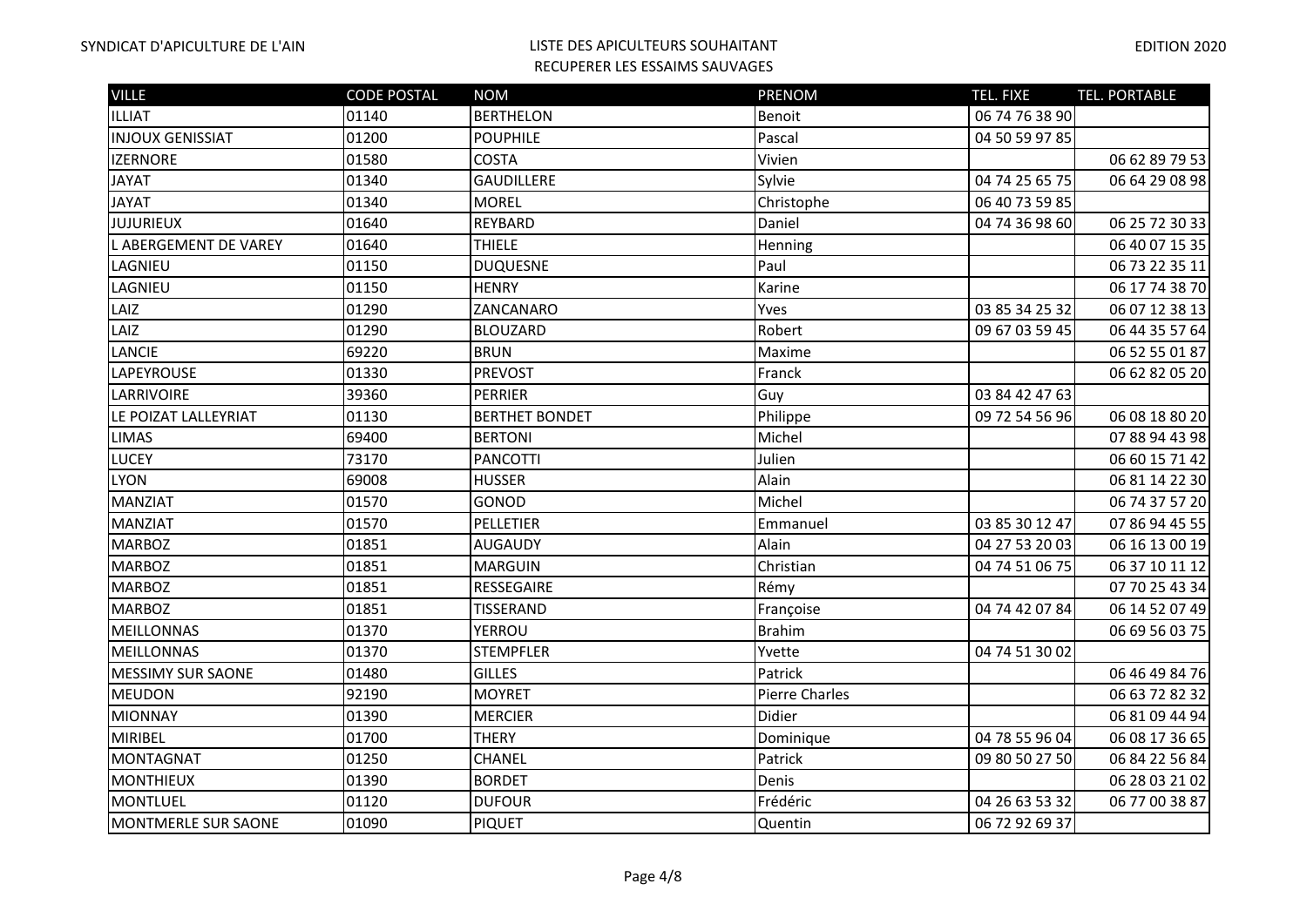| <b>VILLE</b>               | <b>CODE POSTAL</b> | <b>NOM</b>         | <b>PRENOM</b>   | TEL. FIXE      | TEL. PORTABLE  |
|----------------------------|--------------------|--------------------|-----------------|----------------|----------------|
| MONTMERLE SUR SAONE        | 01090              | <b>REBOUL</b>      | Michel          | 09 81 85 70 09 | 06 62 03 03 84 |
| <b>MONTREVEL EN BRESSE</b> | 01340              | <b>BEREZIAT</b>    | Yves            | 04 74 30 82 07 |                |
| <b>MONTREVEL EN BRESSE</b> | 01340              | <b>SCHOEPFLIN</b>  | Willy           | 04 74 25 44 05 | 06 49 21 18 02 |
| <b>NEUVILLE LES DAMES</b>  | 01400              | <b>ICARD</b>       | Michel          | 04 74 55 64 12 | 06 12 42 21 60 |
| <b>NEUVILLE LES DAMES</b>  | 01400              | <b>MICHEL</b>      | Francis         |                | 06 80 52 79 77 |
| NEUVILLE SUR AIN           | 01160              | <b>FALAISE</b>     | Franck          | 09 52 99 30 54 | 07 81 31 30 68 |
| <b>NEYRON</b>              | 01700              | KERGUILLEC         | Jean-Paul       |                | 07 68 04 54 39 |
| <b>NURIEUX VOLOGNAT</b>    | 01460              | <b>DUSSUC</b>      | Alain           | 06 17 36 85 77 | 04 74 76 51 40 |
| <b>OYONNAX</b>             | 01100              | <b>DAG</b>         | Ramazan         | 04 74 73 42 53 | 06 71 46 39 03 |
| <b>PERONNAS</b>            | 01960              | <b>GUY</b>         | Pierre          | 04 74 32 06 70 | 06 81 81 61 43 |
| <b>PERONNAS</b>            | 01960              | <b>SAINT GENIS</b> | Bernard         | 04 74 23 20 32 | 06 42 47 31 03 |
| PLATEAU D HAUTEVILLE       | 01110              | <b>CHARRIER</b>    | Jean Christophe | 04 74 35 24 50 | 06 50 11 20 28 |
| PLATEAU D HAUTEVILLE       | 01110              | <b>GAUTHIER</b>    | Jean-Jacques    | 04 74 35 38 06 | 06 79 97 27 57 |
| PLATEAU D HAUTEVILLE       | 01110              | <b>HUGON</b>       | Laurent         | 04 74 35 24 08 | 06 41 82 19 64 |
| PLATEAU D HAUTEVILLE       | 01110              | <b>DODARD</b>      | Romain          |                | 06 65 13 43 63 |
| PLATEAU D'HAUTEVILLE       | 01110              | <b>COURTOIS</b>    | Grégory         | 04 74 36 03 21 | 06 32 57 81 42 |
| <b>POLLIAT</b>             | 01310              | <b>CLERC</b>       | Lydie           |                | 06 65 66 31 10 |
| <b>POLLIAT</b>             | 01310              | <b>BOIVIN</b>      | Jean Denis      |                | 06 85 30 01 58 |
| <b>POLLIAT</b>             | 01310              | <b>FION</b>        | Ludovic         | 04 74 25 73 51 | 06 28 22 88 59 |
| <b>PONCIN</b>              | 01450              | <b>BILLON</b>      | René            | 04 74 37 26 49 | 06 19 67 75 98 |
| <b>PONCIN</b>              | 01450              | VALLE              | <b>Bruno</b>    |                | 06 70 74 28 30 |
| PONT D AIN                 | 01160              | <b>RUMIANO</b>     | Jean-Louis      |                | 06 52 60 45 13 |
| PONT D AIN                 | 01160              | <b>MATUREL</b>     | Arnaud          |                | 06 14 56 10 70 |
| PREVESSIN MOENS            | 01280              | <b>BUEE</b>        | Julien          | 04 56 82 10 47 |                |
| PRIAY                      | 01160              | <b>FORAY</b>       | Louis           | 04 74 39 06 03 |                |
| RAMASSE                    | 01250              | <b>DUPUPET</b>     | Georges         |                | 06 79 80 35 43 |
| RAMASSE                    | 01250              | <b>JOLY</b>        | Alain           | 04 74 25 83 23 | 06 75 31 76 36 |
| <b>REPLONGES</b>           | 01750              | LEGUAY             | Eric            | 09 52 87 81 21 | 06 02 71 83 18 |
| <b>REPLONGES</b>           | 01750              | <b>JOUHANNET</b>   | Frédéric        | 03 85 31 11 83 |                |
| <b>REPLONGES</b>           | 01750              | <b>VIVIET</b>      | Daniel          | 03 85 31 08 30 | 06 47 42 20 45 |
| <b>REVONNAS</b>            | 01250              | CHAREYRE           | Pierre          | 04 69 19 61 12 | 06 83 01 54 93 |
| <b>REVONNAS</b>            | 01250              | <b>GERMAIN</b>     | René            | 04 74 30 02 22 |                |
| <b>SAULT BRENAZ</b>        | 01150              | <b>JOLY</b>        | Joël            | 04 74 36 69 31 | 06 44 97 18 74 |
| SAUVERNY                   | 01220              | VALENTIN           | Alain           | 04 50 41 10 79 | 06 19 30 81 12 |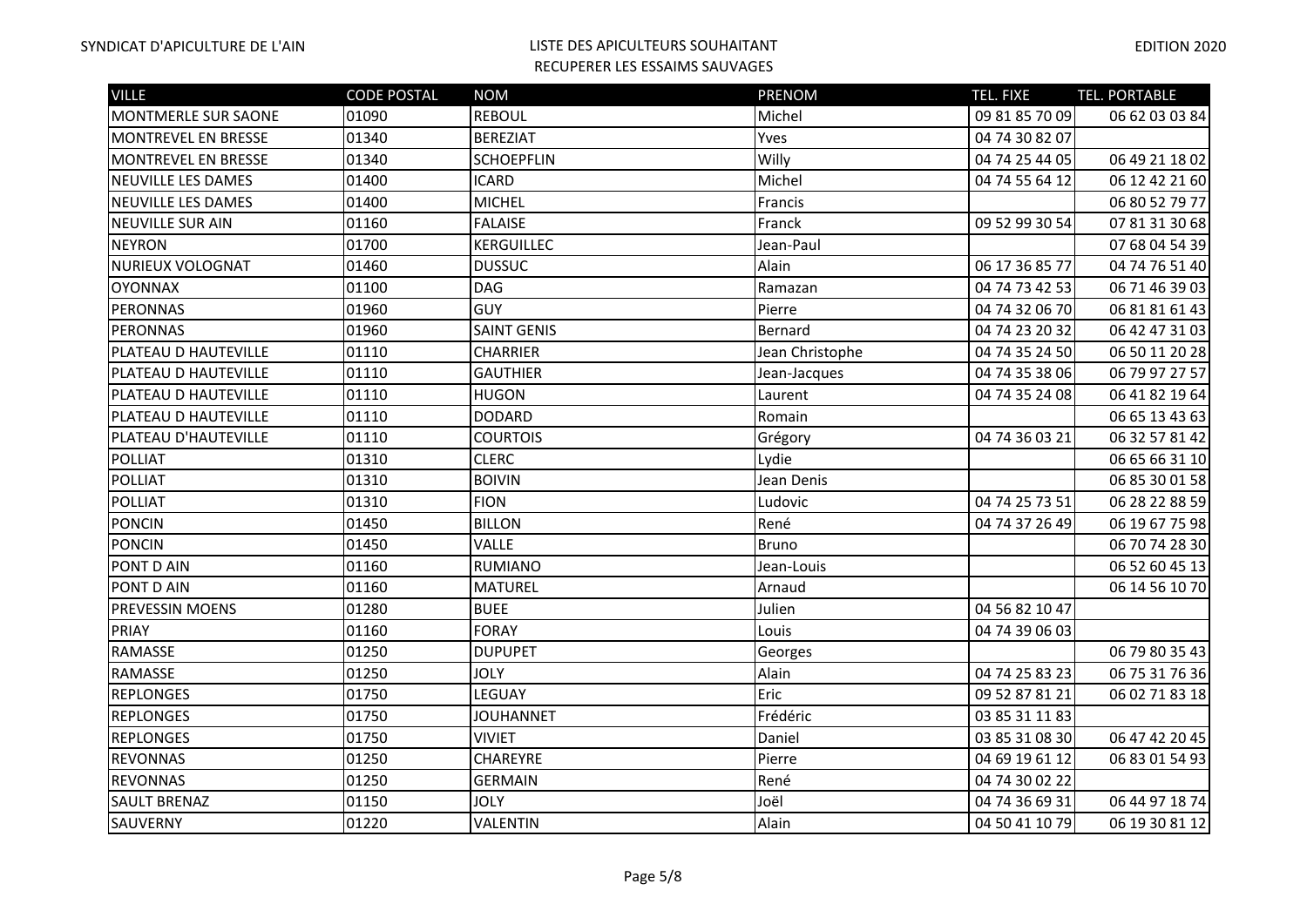| <b>VILLE</b>                     | <b>CODE POSTAL</b> | <b>NOM</b>       | <b>PRENOM</b>   | TEL. FIXE      | <b>TEL. PORTABLE</b> |
|----------------------------------|--------------------|------------------|-----------------|----------------|----------------------|
| <b>SAVIGNEUX</b>                 | 01480              | LEGROS           | Lucien          |                | 06 70 40 61 24       |
| <b>SERGY</b>                     | 01630              | HOMINAL          | Gilles          |                | 06 68 61 32 02       |
| <b>SERGY</b>                     | 01630              | <b>PROST</b>     | Maryline        | 04 50 42 17 68 | 06 40 35 36 26       |
| <b>SERRIERES DE BRIORD</b>       | 01470              | MINELLI          | Jacques         | 04 74 36 74 47 |                      |
| <b>SERRIERES DE BRIORD</b>       | 01470              | <b>LABROSSE</b>  | William         |                | 06 76 79 33 37       |
| <b>SERVAS</b>                    | 01960              | <b>GAVILLON</b>  | Gérard          | 04 74 52 74 50 | 06 78 41 17 61       |
| SEYSSEL                          | 01420              | <b>VINET</b>     | Sébastien       |                | 06 85 12 06 69       |
| SONTHONNAX LA MONTAGNE           | 01580              | <b>DURAND</b>    | Guy             | 04 74 76 98 03 |                      |
| SONTHONNAX LA MONTAGNE           | 01580              | REYBILLET        | Marcel          |                | 04 74 76 94 59       |
| <b>ST ALBAN</b>                  | 01450              | <b>BOCQUEL</b>   | Pierre          | 04 74 37 36 14 | 06 62 65 36 14       |
| <b>ST ANDRE DE CORCY</b>         | 01390              | <b>GALLET</b>    | Fabien          |                | 07 63 10 84 84       |
| <b>ST ANDRE SUR VIEUX JONC</b>   | 01960              | <b>THOUNY</b>    | Maurice         | 04 28 45 50 02 |                      |
| <b>ST ANDRE SUR VIEUX JONC</b>   | 01960              | <b>DURAFOUR</b>  | Nadine          | 04 74 52 75 02 | 06 84 49 76 97       |
| <b>ST BENIGNE</b>                | 01190              | <b>POMMET</b>    | Didier          |                | 06 85 50 82 36       |
| <b>ST CYR SUR MENTHON</b>        | 01380              | <b>BOUCHEZ</b>   | <b>Brigitte</b> | 03 85 36 30 19 | 06 87 12 88 28       |
| <b>ST CYR SUR MENTHON</b>        | 01380              | <b>MOREL</b>     | Pierre Marcel   |                | 06 83 02 19 05       |
| <b>ST CYR SUR MENTHON</b>        | 01380              | <b>TEIL</b>      | Jean-Claude     | 03 85 36 31 15 |                      |
| <b>ST DENIS LES BOURG</b>        | 01000              | <b>COLIGNON</b>  | Gérard          | 04 74 30 47 23 |                      |
| IST DENIS LES BOURG              | 01000              | <b>GONNET</b>    | Alain           | 06 87 20 58 92 |                      |
| <b>ST DENIS LES BOURG</b>        | 01000              | <b>BARBEY</b>    | <b>Nicolas</b>  | 04 74 25 74 78 | 06 03 29 93 33       |
| IST DIDIER D AUSSIAT             | 01340              | <b>BENONNIER</b> | Noël            | 04 74 51 11 99 | 06 81 61 36 63       |
| <b>ST DIDIER SUR CHALARONNE</b>  | 01140              | <b>LAPIERRE</b>  | André           | 04 74 69 76 53 |                      |
| <b>ST ETIENNE DU BOIS</b>        | 01370              | <b>PIROUX</b>    | Didier          |                | 07 82 82 48 61       |
| <b>ST ETIENNE SUR CHALARONNE</b> | 01140              | <b>CHABERT</b>   | Damien          |                | 06 08 58 24 62       |
| <b>ST GENIS POUILLY</b>          | 01630              | <b>BOURGEAY</b>  | Emmanuelle      |                | 4179/218 52 70       |
| <b>ST GENIS POUILLY</b>          | 01630              | <b>VELON</b>     | Sylvie          | 04 50 20 94 31 | 06 74 72 58 21       |
| <b>ST GENIS POUILLY</b>          | 01630              | <b>VIENNE</b>    | Francis         | 04 50 20 62 30 |                      |
| <b>ST GENIS POUILLY</b>          | 01630              | <b>LABRUNE</b>   | Emmanuelle      |                | 06 18 27 17 22       |
| <b>ST GENIS POUILLY</b>          | 01630              | <b>EYER</b>      | David           |                | 06 51 28 72 64       |
| <b>ST GENIS POUILLY</b>          | 01630              | <b>RYCHEN</b>    | Paul            | 04 50 42 16 13 |                      |
| <b>ST GENIS SUR MENTHON</b>      | 01380              | <b>GROZEL</b>    | Gregory         |                | 06 43 93 69 54       |
| <b>ST GERMAIN DE JOUX</b>        | 01130              | PERRIN BONNET    | Guy             |                | 06 74 62 84 81       |
| IST GERMAIN DE JOUX              | 01130              | THOMASSET        | Gilles          | 04 50 59 81 97 | 06 76 83 80 07       |
| <b>ST JEAN DE THURIGNEUX</b>     | 01390              | <b>BOUTET</b>    | Hervé           |                | 06 77 00 58 19       |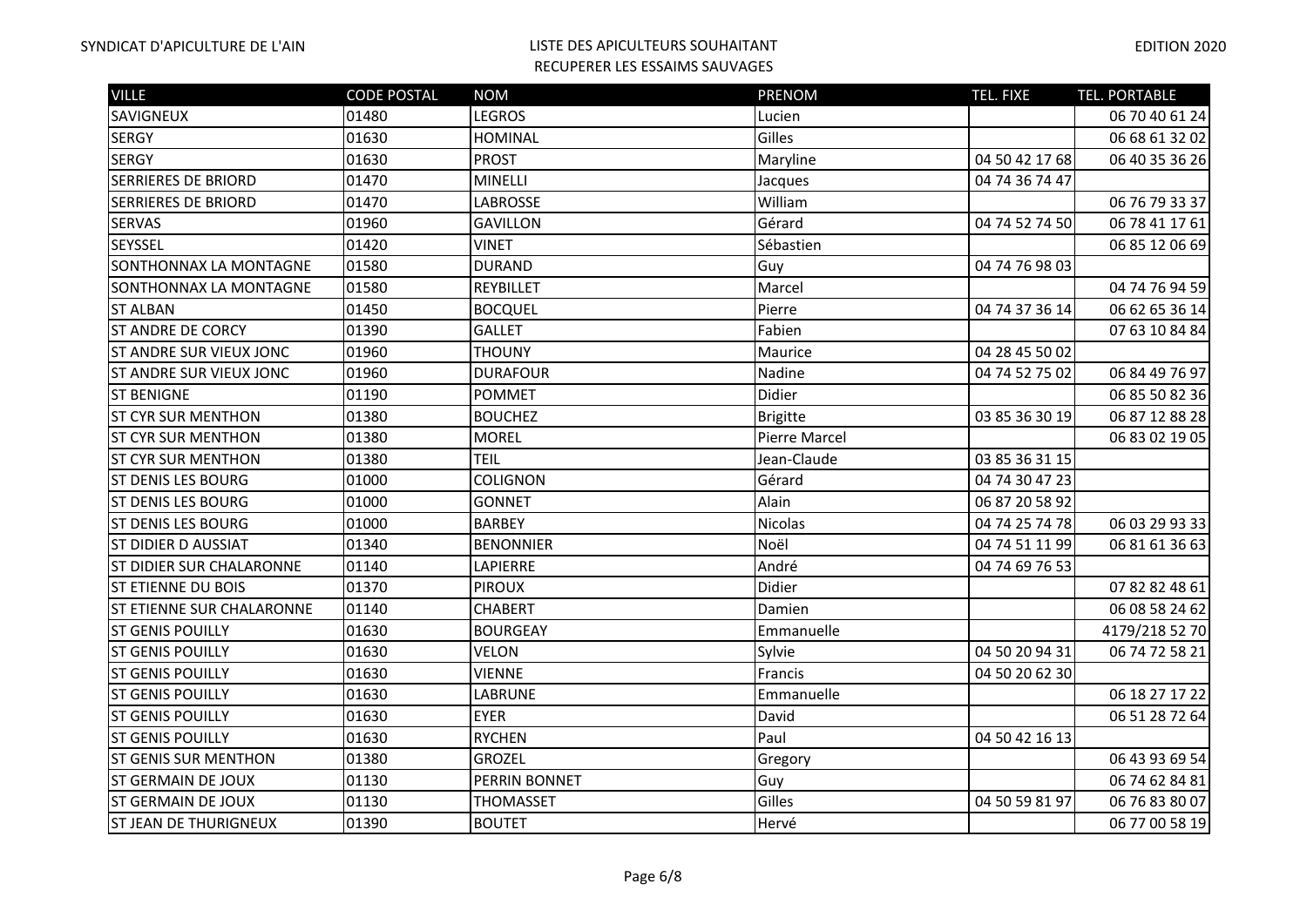| <b>VILLE</b>                  | <b>CODE POSTAL</b> | <b>NOM</b>                  | <b>PRENOM</b> | TEL. FIXE      | TEL. PORTABLE  |
|-------------------------------|--------------------|-----------------------------|---------------|----------------|----------------|
| ST JEAN SUR REYSSOUZE         | 01560              | <b>GRIMAUD</b>              | Serge         |                | 06 22 45 07 71 |
| <b>ST JULIEN SUR VEYLE</b>    | 01540              | <b>SAUNIER</b>              | Guy           | 04 28 45 22 91 | 06 40 08 52 46 |
| <b>ST JUST</b>                | 01250              | <b>ASSAOUI</b>              | Saïd          |                | 06 32 15 13 81 |
| <b>ST MARTIN DU FRENE</b>     | 01430              | <b>NAY</b>                  | Jean-Noël     | 04 74 75 74 88 | 06 48 22 19 10 |
| <b>ST MARTIN DU FRENE</b>     | 01430              | <b>NOBLET</b>               | Christian     | 04 74 75 60 53 |                |
| <b>ST MARTIN DU MONT</b>      | 01160              | LEGOUGE                     | Jean-claude   | 04 74 35 53 51 | 06 20 69 27 01 |
| <b>ST MARTIN DU MONT</b>      | 01160              | <b>MOMMESSIN</b>            | Richard       | 04 27 50 92 93 | 06 17 34 33 33 |
| <b>ST MARTIN DU MONT</b>      | 01160              | <b>RAVET</b>                | Patrick       | 04 74 35 52 17 |                |
| <b>ST MARTIN LE CHATEL</b>    | 01310              | <b>VERNOUX</b>              | Jean-Paul     | 04 74 30 40 09 | 06 11 24 30 94 |
| <b>ST MAURICE DE GOURDANS</b> | 01800              | <b>SAINT GENIS</b>          | Laure         |                | 06 24 64 83 88 |
| <b>ST MAURICE DE REMENS</b>   | 01500              | <b>VALADAS</b>              | Marc          | 04 74 35 41 14 | 06 07 11 79 81 |
| <b>ST NIZIER LE BOUCHOUX</b>  | 01560              | HENRI DIT GUILLAUMIN        | Gilles        | 04 74 24 01 75 | 06 86 85 11 26 |
| ST NIZIER LE DESERT           | 01320              | <b>DELICE</b>               | Isaac         | 04 74 30 30 39 |                |
| <b>ST PIERRE DE CURTILLE</b>  | 73310              | <b>ABBAYE DE HAUTECOMBE</b> |               | 04 79 54 58 80 | 06 27 92 34 43 |
| <b>ST RAMBERT EN BUGEY</b>    | 01230              | <b>DE SIMONE</b>            | Christophe    |                | 06 33 02 45 27 |
| <b>ST RAMBERT EN BUGEY</b>    | 01230              | <b>TIRABOSCHI</b>           | Michel        | 09 81 07 70 35 | 06 44 07 37 88 |
| <b>ST SORLIN EN BUGEY</b>     | 01150              | <b>BLANCHARD</b>            | Jacky         |                | 06 65 76 58 40 |
| <b>ST SORLIN EN BUGEY</b>     | 01150              | <b>MORET</b>                | Michel        | 04 74 35 95 81 | 06 85 42 33 16 |
| <b>ST TRIVIER DE COURTES</b>  | 01560              | <b>BADEZ</b>                | André         | 04 74 30 79 72 |                |
| <b>ST TRIVIER DE COURTES</b>  | 01560              | <b>FOSSURIER</b>            | Eric          | 06 73 61 15 38 |                |
| <b>STE EUPHEMIE</b>           | 01600              | <b>CROS</b>                 | Sylvain       |                | 07 69 30 86 58 |
| <b>SULIGNAT</b>               | 01400              | <b>TROGNOT</b>              | Jean          | 04 74 55 71 60 | 03 85 20 27 71 |
| <b>THOIRY</b>                 | 01710              | <b>ZOLLET</b>               | Gérard        | 04 50 41 28 57 | 06 95 10 72 72 |
| <b>THOIRY</b>                 | 01710              | <b>ALRAN</b>                | Pierre        | 04 50 41 24 51 | 06 75 79 14 86 |
| <b>THOIRY</b>                 | 01710              | <b>HERVET</b>               | Emmanuel      |                | 06 26 55 21 83 |
| <b>THOIRY</b>                 | 01710              | MILLEREUX                   | Didier        | 04 50 20 83 90 | 06 12 02 28 16 |
| <b>THOISSEY</b>               | 01140              | ARKHOUCH                    | Mohamed       | 04 74 04 00 46 | 06 17 30 54 85 |
| <b>TORCIEU</b>                | 01230              | <b>REGAD</b>                | Jean-Jacques  | 04 74 36 22 45 | 06 88 76 18 73 |
| <b>TOSSIAT</b>                | 01250              | <b>FAVARO</b>               | Guy           |                | 06 44 33 35 10 |
| <b>TOUSSIEUX</b>              | 01600              | <b>GEOFFRAY</b>             | Philippe      | 04 74 00 41 16 | 06 65 32 52 53 |
| <b>TRAMOYES</b>               | 01390              | SARAZIN                     | Pierre-Yves   | 04 78 55 32 60 | 06 85 62 10 10 |
| <b>VAL REVERMONT</b>          | 01370              | <b>CONRAD</b>               | Jérôme        |                | 06 74 76 06 49 |
| <b>VALROMEY SUR SERAN</b>     | 01260              | <b>REYMOND</b>              | Jacques       | 04 79 87 79 54 |                |
| VALSERHONE                    | 01200              | <b>FIORENTINI</b>           | Jean-Claude   | 04 50 56 55 07 | 06 80 67 08 80 |